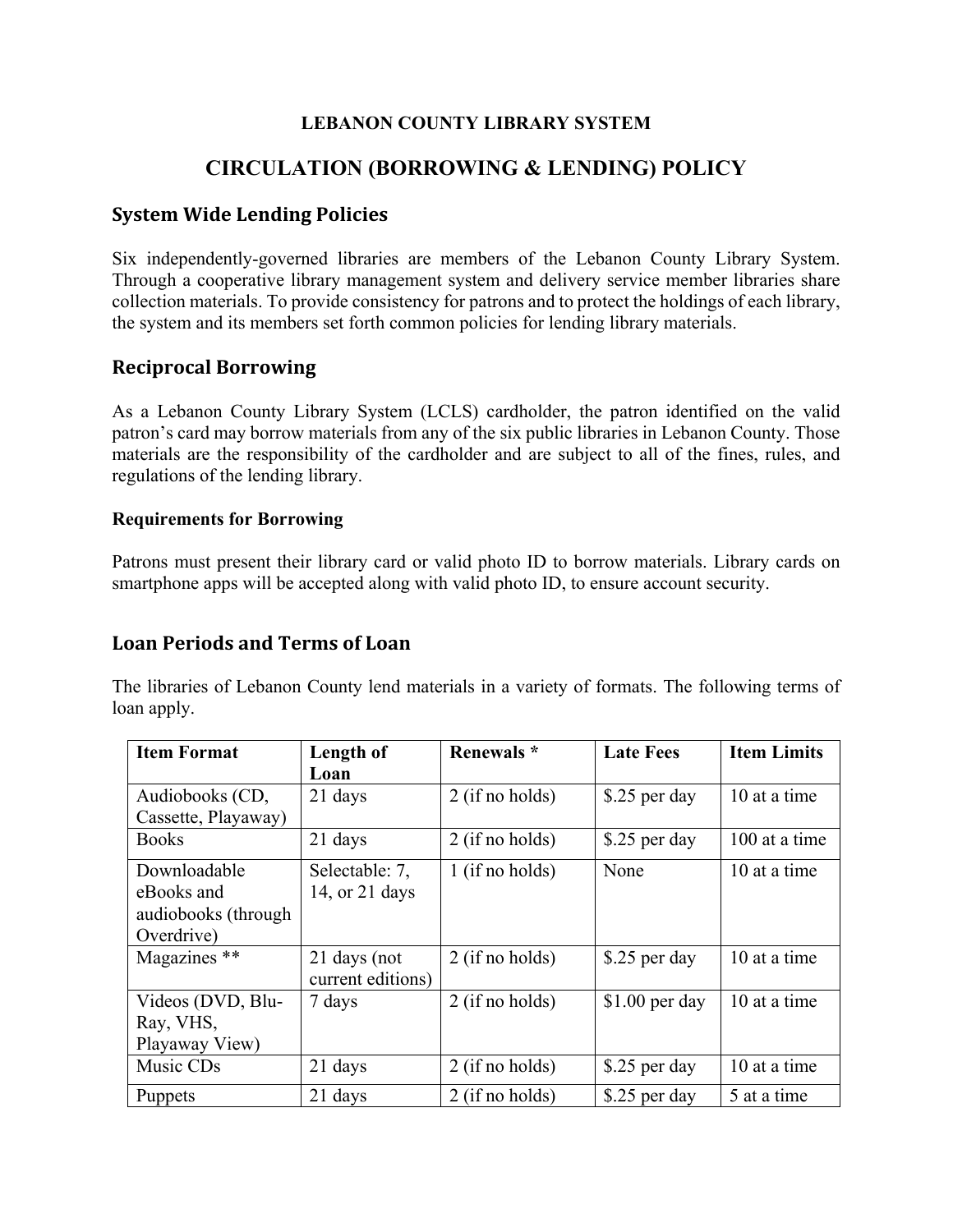| <b>Reading Packs</b>                                                   | 21 days                      | $2$ (if no holds)            | $$1.00$ per day | 5 at a time  |
|------------------------------------------------------------------------|------------------------------|------------------------------|-----------------|--------------|
| Interlibrary Loan<br>(requests from<br>libraries outside of<br>county) | Varies by<br>lending library | Varies by lending<br>library | $$1.00$ per day | 10 at a time |

\* Patrons cannot renew an item if another patron has placed a hold on the item. Patrons can not renew online if the item is already overdue.

\*\*Current editions of magazines do not circulate.

### **Reference Materials**

Reference materials marked "Does Not Circulate" may not be taken from the libraries. Some reference materials may be borrowed for one day with permission from the library director.

### **Renewals and Online Requests**

Patrons can renew most items a maximum of two times. Patrons cannot renew an item if another patron has placed a reserve or "hold" on the item. Library patrons can request and renew items:

- 1. Online at http://catalog.lclibs.org/polaris
- 2. At any of the six county libraries
- 3. By telephone

## **Hold Notifications**

When requested materials arrive, patrons will be notified by the library where they requested pickup. The length of time that each library retains held items for pickup varies. Patrons should check with their local library regarding the length of time items will be retained and the method by which they prefer to be contacted. Patrons are responsible for updating their contact information as needed by contacting their local library.

#### **Late Fees**

Lebanon County Libraries has established a schedule of late fees for overdue materials. For most items, late fees are \$.25 per item per day. Late fees for movies, kits, and Playaway Views are \$1.00 per item per day.

Patrons with responsibility for overdue materials in any format are also responsible for any and all collection and/or court costs incurred by the library in its efforts to secure the return of the materials.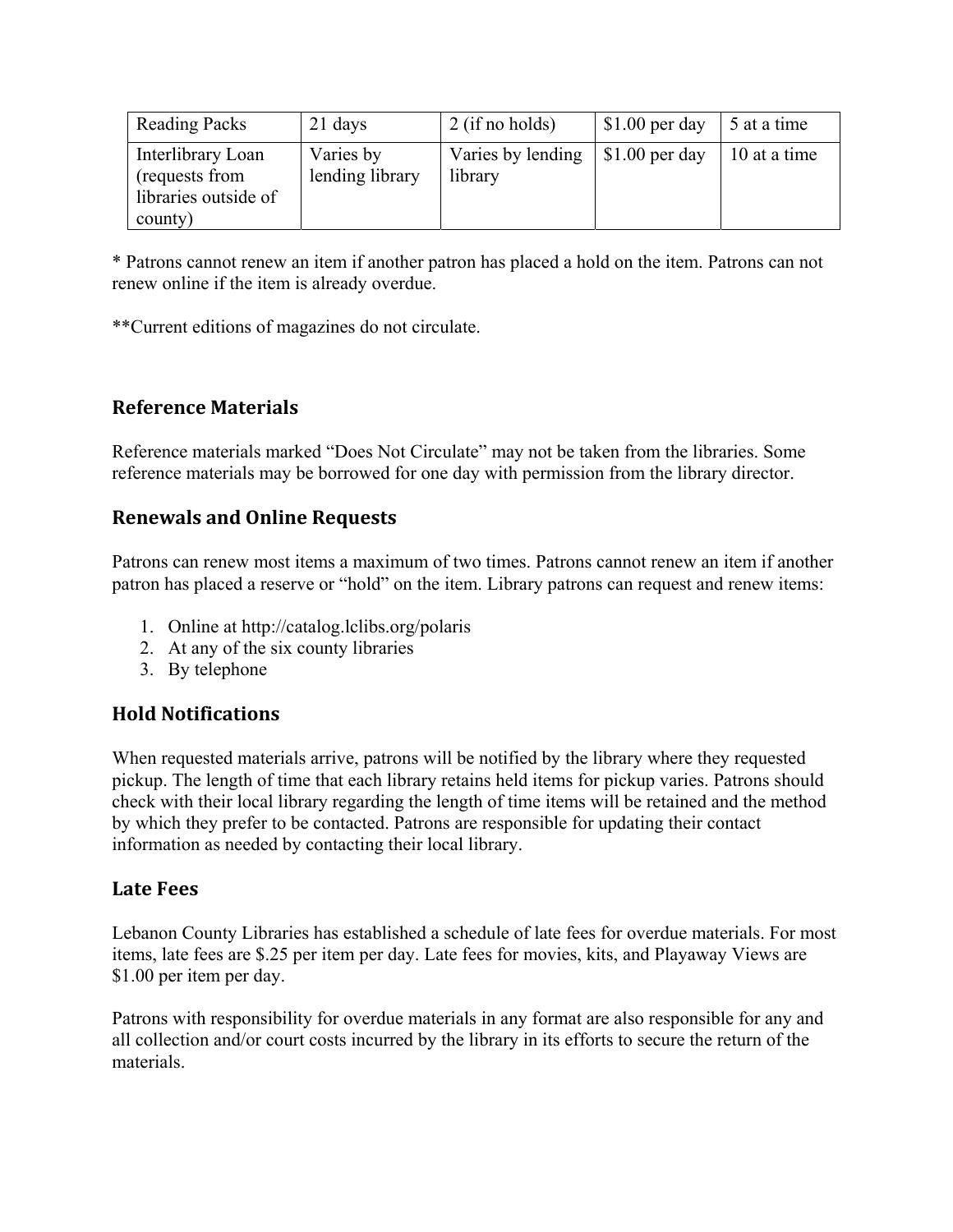Patrons are responsible for returning materials by the due date. Signing up for email alerts and reminders does not absolve card holders of their responsibility to return items by the due date provided upon checkout.

## **Loss of Borrowing Privileges**

Patrons with late fees over \$5.00 are subject to loss of borrowing privileges and library computer use.

## **Lost and/or Damaged Materials**

Materials borrowed via any mechanism are the responsibility of the library patron. Replacement cost is the responsibility of any patron who borrows and loses/damages any library material. In the case of children under the age of 18, it is the parents' responsibility to pay for lost or damaged items. The following terms apply to lost and/or damaged materials.

- 1. Borrowers are responsible for replacement costs to the owning library of a lost or damaged item. Borrowers must settle these fees with the owning library.
- 2. Borrowers are responsible for any late fees that have accrued during the period that a lost and/or damaged beyond repair item was due back to the library and the date that the borrower contacts the library to settle the account.
- 3. Borrowers are responsible for a reprocessing fee of \$5.00 per item.
- 4. Materials borrowed through interlibrary loan which are lost or damaged are charged to the patron according to the bill provided by the lending agency.

# **Interlibrary Loan Requests (out of county)**

If a needed item is not located at a library within the county system, patrons may place an interlibrary loan request. Interlibrary loan requests must be placed by contacting the library. Items added to a library's collection within the previous six months cannot be aquired through interlibrary loan. A maximum of ten items may be borrowed at any time through interlibrary loan.

The requesting patron must be a Lebanon County resident 18 years of age or older with an account in good standing to request items through interlibrary loan. Patrons whose home library is outside Lebanon County are encouraged to place interlibrary loans through their home library.

Please note that items borrowed from outside the county may not have three week loan period and must be returned on or before the lending library's due date. There may be a charge for this service depending on the lending library's policy.